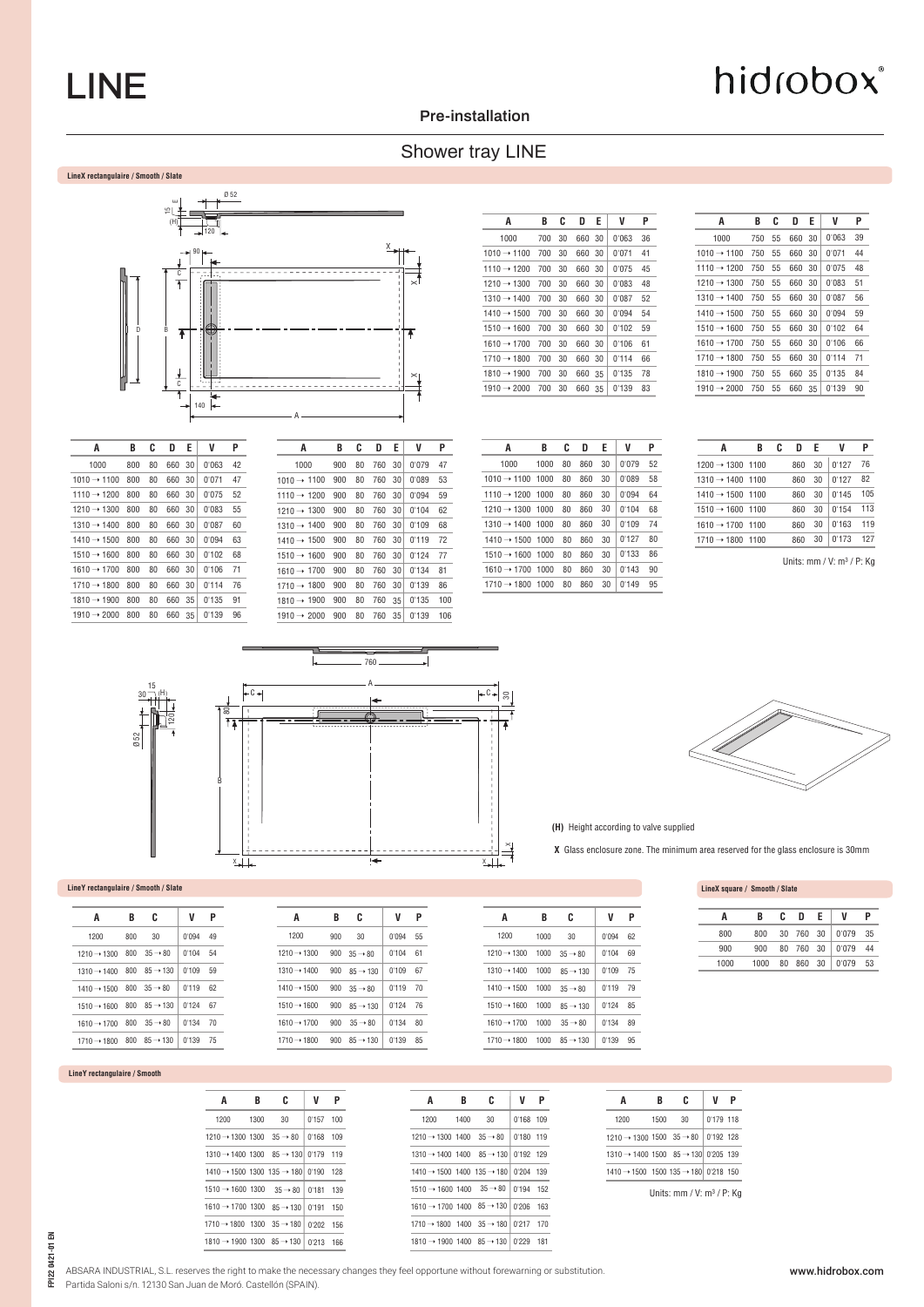LINE

## hidrobox®

### **Installation**



ABSARA INDUSTRIAL, S.L. reserves the right to make the necessary changes they feel opportune without forewarning or substitution. Partida Saloni s/n. 12130 San Juan de Moró. Castellón (SPAIN).

**FPI22 0421-01 EN**

FPI22 0421-01 EN